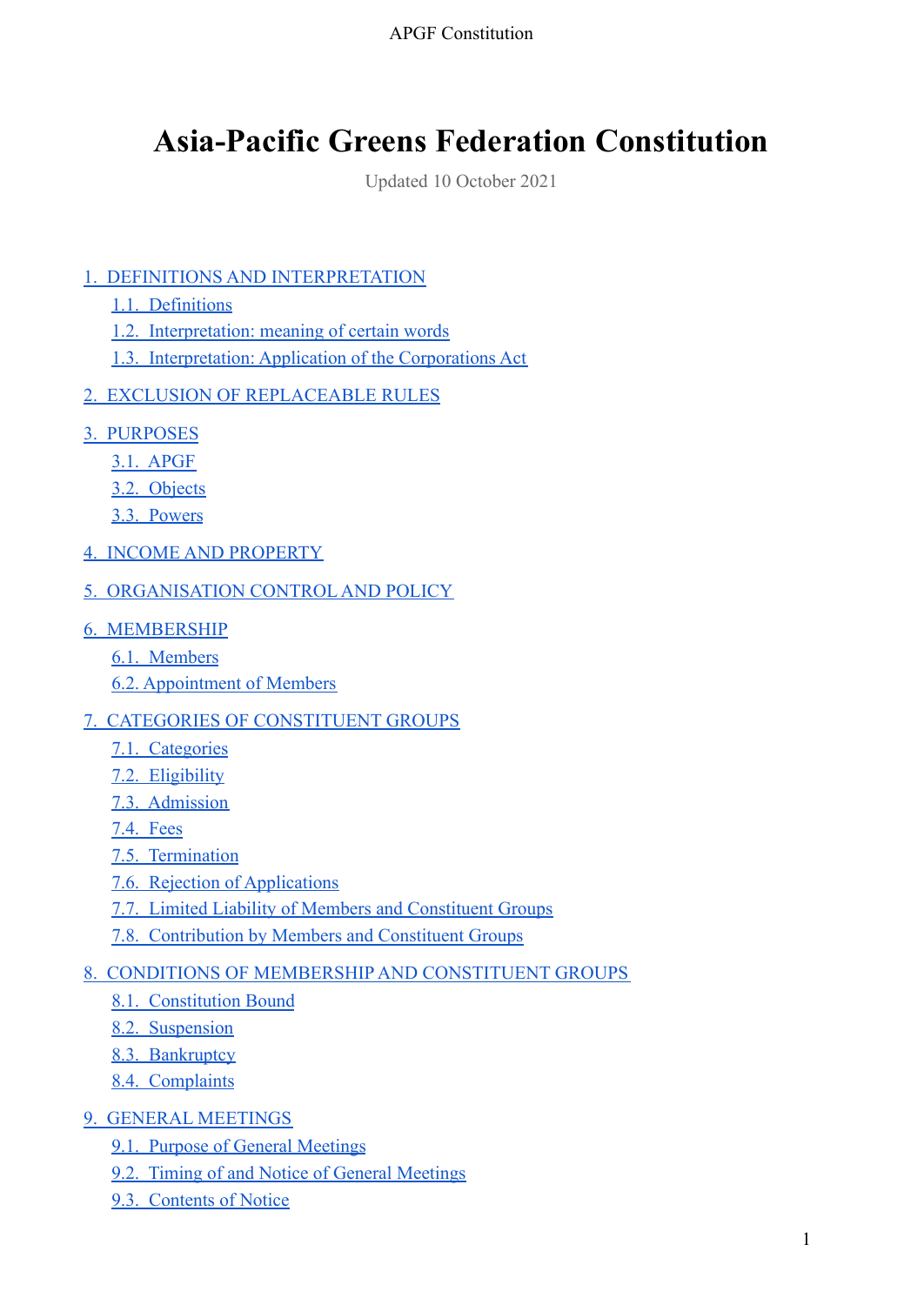- [9.4. Failure to Receive Notice](#page-9-1)
- [9.5. Notices](#page-9-2)

### [10. PROCEEDINGS AT GENERAL MEETINGS](#page-9-3)

- [10.1. Quorum](#page-9-4)
- [10.2. If Quorum Absent](#page-9-5)
- [10.3. Facilitator](#page-9-6)
- [10.4. Adjournment of Meeting](#page-9-7)
- [10.5. Determination of Votes](#page-10-0)
- [10.6. Voting](#page-10-1)
- [11. CONGRESS](#page-10-2)
	- [11.1. APGF Congress](#page-10-3)
	- [11.2. Global Greens Congress](#page-10-4)
- [12. COUNCIL](#page-10-5)
	- [12.1. Council](#page-10-6)
	- [12.2. Termination of Councillors and Officers](#page-11-0)
	- [12.3. Vacancy](#page-11-1)
	- [12.4. Temporary Alternate Councillors](#page-11-2)

### [13. POWERS AND DUTIES OF COUNCILLORS](#page-11-3)

- [13.1. Functions of the Council](#page-11-4)
- [13.2. Bills of Exchange](#page-12-0)
- [14. PROCEEDINGS OF THE COUNCIL](#page-12-1)
	- [14.1. Meeting of Councillors](#page-12-2)
	- [14.2. Voting](#page-12-3)
	- [14.3. Power to Co-opt](#page-12-4)
	- [14.4. Facilitator at Meetings of Council](#page-12-5)
	- [14.5. Validity of actions and resolutions](#page-12-6)
- [15. MINUTES](#page-12-7)

#### [16. OFFICE BEARERS AND EXECUTIVE](#page-13-0)

- [16.1. Convenor](#page-13-1)
- [16.2. Treasurer](#page-13-2)
- [16.3. Management Administration Committee \(MAC\)](#page-13-3)
- [16.4. Election of Office Bearers and Councillors](#page-13-4)
- [16.5. Responsibilities of the Management Administration Committee \(MAC\)](#page-13-5)
- [16.6. Decisionmaking by the Management and Administration Committee \(MAC\)](#page-13-6)
- [17. GLOBAL GREENS REPRESENTATIVES](#page-14-0)
	- [17.1. Appointment](#page-14-1)
	- [17.2. Roles](#page-14-2)
- [18. COMPANY SECRETARY](#page-14-3)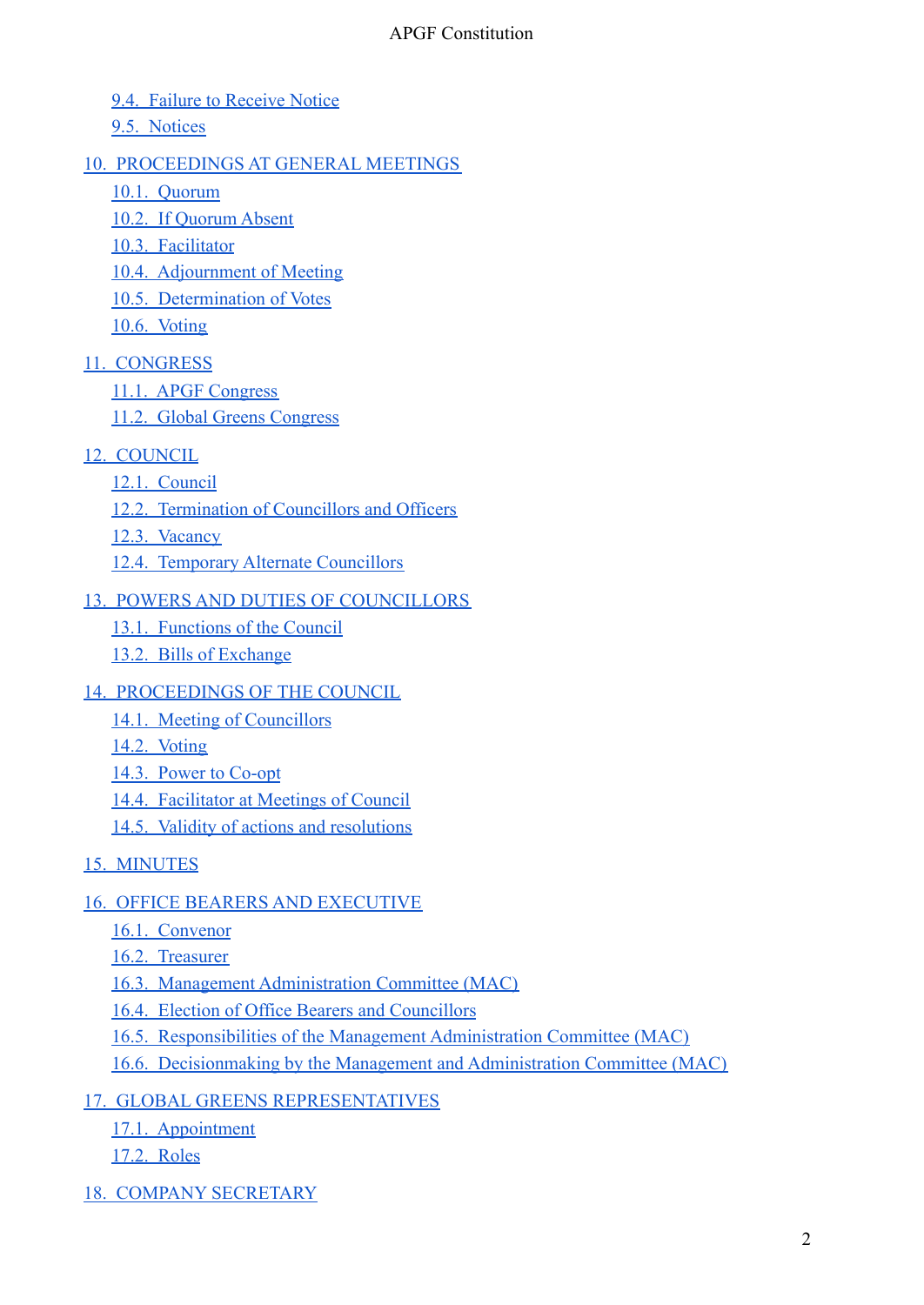#### [19. REGISTER OF MEMBERS](#page-14-4)

- [20. SEAL](#page-14-5)
- [21. ACCOUNTS](#page-14-6)
- [22. FINANCIAL](#page-15-0) YEAR
- [23. AUDIT](#page-15-1)
- [24. WINDING-UP](#page-15-2)
	- [24.1. Dissolution](#page-15-3)
	- [24.2. Dereliction of duties](#page-15-4)
	- [24.3. After dissolution is decided](#page-15-5)
	- [24.5. Distribution of property](#page-15-6)
- [25. ALTERATIONS TO CONSTITUTION](#page-16-0)
- [26. DECISIONS ON THE MEANING OF CONSTITUTION](#page-16-1)
- [27. BYLAWS](#page-16-2)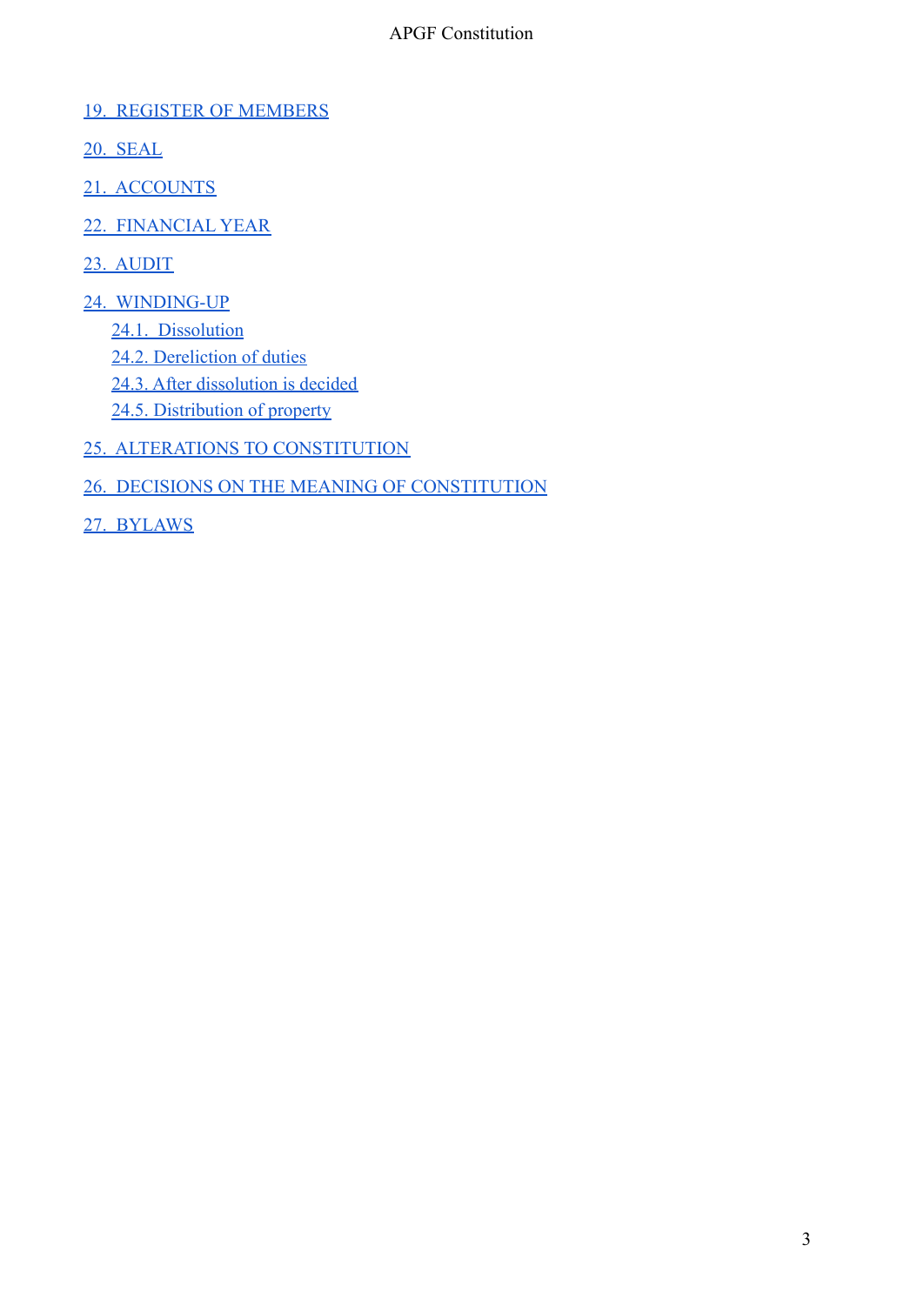# <span id="page-3-0"></span>**1. DEFINITIONS AND INTERPRETATION**

# <span id="page-3-1"></span>*1.1. Definitions*

In this Constitution, and any Bylaws hereunder unless the context otherwise requires:

- **"APGF"** means Asia-Pacific Greens Federation, a company limited by guarantee
- **"Corporations Act"** refers to [The Corporations Act](http://www.austlii.edu.au/au/legis/cth/consol_act/ca2001172/) 2001 which is an act of the Commonwealth of Australia that sets out the laws dealing with business entities in Australia at federal and interstate level
- "**Consensus**" means the form of decision-making whereby a defined quorum is present at the meeting and there are no recorded objections to a proposed decision being achieved
- **"Constituent Group"** is a group admitted to the APGF in accordance with clause 7
- "**Council**" to be read as the Board of Directors insofar as this body may be referred to in the Corporations Act
- "**Councillor**" to be read as a Director as defined in the Corporations Act
- **"Facilitator"** is responsible for conducting the meeting, ruling on whether consensus is reached or not, counting the quorum, recording which members are present and who can vote
- **"Global Greens"** is the partnership of the world's Green parties and Green political movements, working cooperatively to implement the Global Greens Charter
- **"Global Greens Charter"** means the Charter, adopted at the Global Greens Congress in Canberra 2001, as amended or replaced by the Global Greens Congress
- "**Green**" identifies the political values described in the Global Greens Charter
- "**Member**" is a natural person appointed by the Green Party or Parties of a country in accordance with clause 6
- "**Office Bearer**" refers to the APGF Convenor and Treasurer
- "**Political movement**" a group of people working together to achieve a political goal.
- **"Year"** shall mean a financial year except in relation to the period of tenure of any office bearer in which case it shall mean the period between one General Meeting and the next succeeding General Meeting

# <span id="page-3-2"></span>*1.2. Interpretation: meaning of certain words*

In this Constitution, unless the context otherwise requires:

- a. words importing the singular number include the plural number and vice versa;
- b. words importing the masculine gender include the feminine gender and vice versa;
- c. expressions referring to writing shall be construed as including references to printing, lithography, photography, email, facsimile, electronic communication and other modes of representing or reproducing words in a visible form;
- d. all headings contained in this Constitution are for guidance and do not form part of the substance of the Constitution.
- e. The boundaries of the Asia Pacific Region shall be defined by the Council

# <span id="page-3-3"></span>*1.3. Interpretation: Application of the Corporations Act*

Except so far as the contrary intention appears in this Constitution, an expression has, in a provision of this Constitution that deals with a matter dealt with by a particular provision of the Corporations Act, the same meaning as in that provision of the Corporations Act.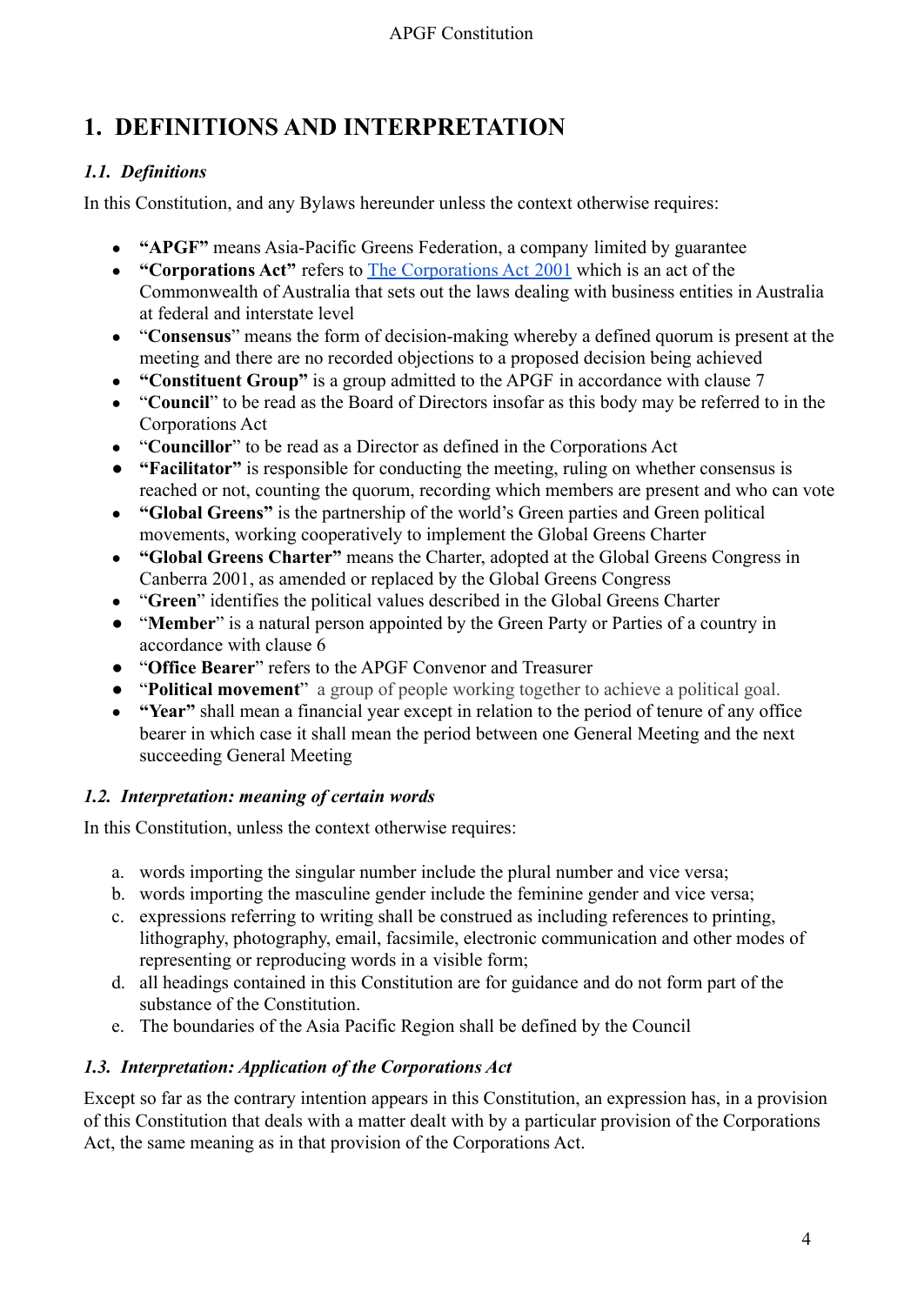# <span id="page-4-0"></span>**2. EXCLUSION OF REPLACEABLE RULES**

<span id="page-4-1"></span>Subject to Part 2B.4 of the Corporations Act, the replaceable rules shall not apply to APGF.

# **3. PURPOSES**

# <span id="page-4-2"></span>*3.1. APGF*

 $APGF$ 

- a. is a company limited by guarantee $<sup>1</sup>$ </sup>
- b. will operate for the promotion, development and attainment of its objects
- c. will apply its profits (if any) or other income in promoting its objects; and
- d. is not carried on for the purpose of profit or gain to its individual members

### <span id="page-4-3"></span>*3.2. Objects*

- a. The basic object of APGF is to promote and defend the principles contained in the Global Greens Charter and their official bodies with special regard to the Asia Pacific region; and to act as a recognised Federation of the Global Greens.
- b. To further its basic object, the APGF may:
	- i. build the capacity of Green parties to win elections, develop Green policies, and to operate according to Green values;
	- ii. assist emerging Green parties;
	- iii. hold meetings and events including the APGF Congress;
	- iv. work in close cooperation with the Global Greens and its member organizations, participate in the governance of the Global Greens and support and participate in the Global Greens Congress;
	- v. facilitate global communication, joint action, networking, mutual support, policy development, research and campaigning;
	- vi. facilitate learning and information dissemination about the Greens and Green issues;
	- vii. do such other things as the Council considers necessary or desirable to further the objects set out in clause 3.2(a).

#### <span id="page-4-4"></span>*3.3. Powers*

The APGF may, in any manner permitted by the Corporations Act exercise any power, take any action and engage in any conduct or procedure, which under the Corporations Act a company limited by guarantee may exercise, take or engage in.

- it can trade or operate throughout Australia;
- the liability of members is limited;
- there is a cost involved in establishing the company; and
- there are ongoing reporting and administrative requirements.

<sup>&</sup>lt;sup>1</sup> The regulator for companies limited by guarantee is the Australian Securities and Investment Commission (ASIC). A company limited by guarantee is a public company which is formed for purposes beneficial to the community and which prohibits payment of dividends to its members."Limited by guarantee" means that if the company is wound up, and it is in debt, the liability of members is guaranteed to be a nominal amount. Directors of a company limited by guarantee will be subject to all of the duties and obligations for a commercial company set out in the *Corporations Act 2001*. A company limited by guarantee has the following key features: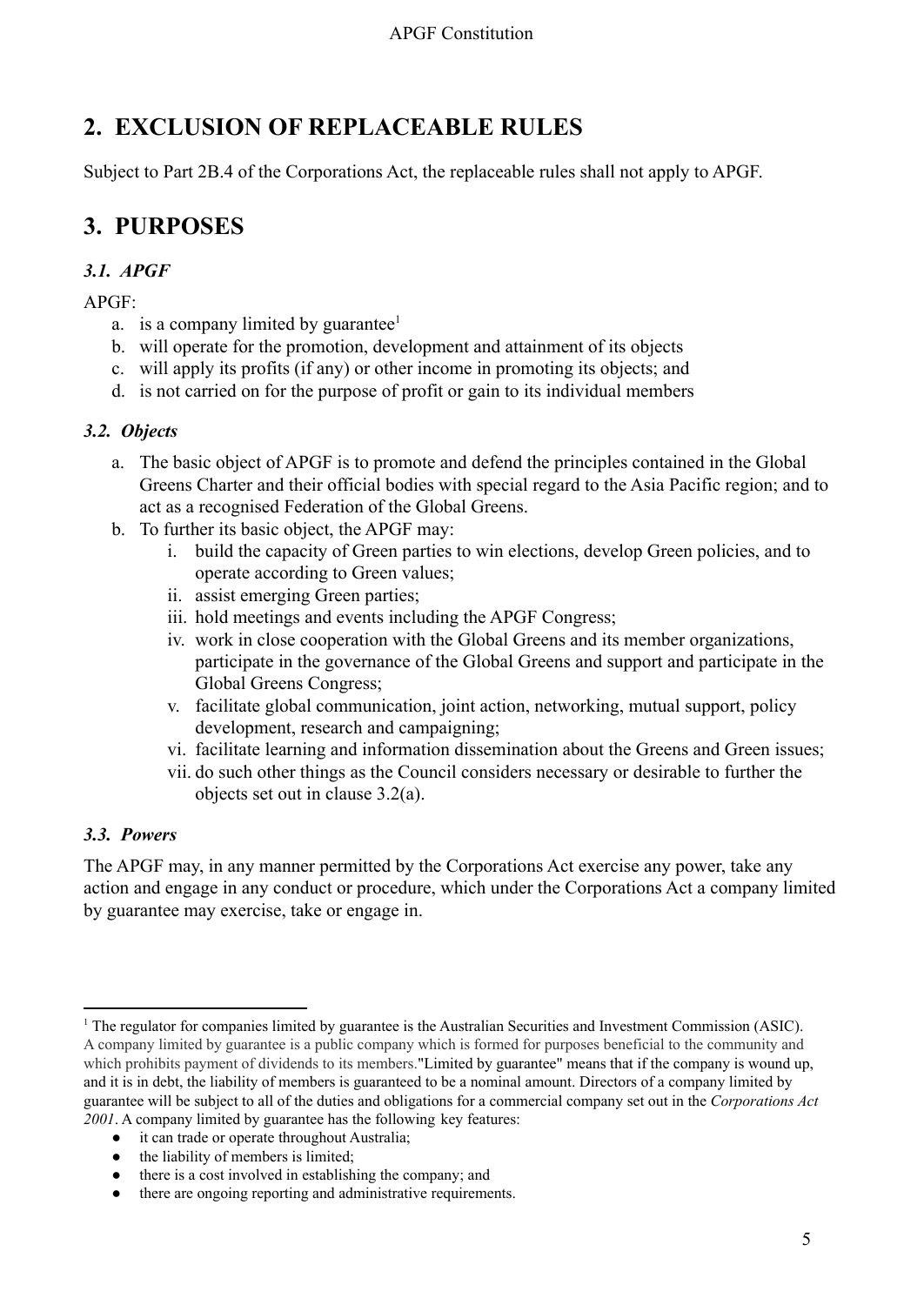# <span id="page-5-0"></span>**4. INCOME AND PROPERTY**

The income and property of the APGF shall be applied solely towards the promotion of the objects of the APGF. APGF shall not declare or pay any dividend or otherwise divide, give or transfer any of its property or income to Members.

- a. This section does not prevent the payment of fees or remuneration to any employees of, or consultants to the APGF, or to any Member or Councillor for services rendered to the APGF, payment of interest for money borrowed, rent for leased premises or goods supplied to it provided that a Member or Councillor shall not be paid any fees for his/ her ordinary services as a Member or Councillor.
- b. Nothing in this section prevents the APGF from making advances to or reimbursing Members or Councillors for expenses properly incurred by them in connection with the affairs of the APGF, including but not limited to a Member or Councillor's travel and out-of-pocket expenses in connection with attendance at meetings of Councillors, Committees or Members of the APGF or in respect of special services performed for or at the request of the APGF not being the ordinary services of a Member or Councillor.
- c. Any payments to a Councillor or Member shall be approved by the Council.

# <span id="page-5-1"></span>**5. ORGANISATION CONTROLAND POLICY**

- a. The management and control of the APGF shall be vested in a Council as hereinafter provided.
- b. The Council may, subject to the provisions of this Constitution and the decisions of any General Meeting, exercise every power of the APGF.

# <span id="page-5-2"></span>**6. MEMBERSHIP**

#### <span id="page-5-3"></span>*6.1. Members<sup>2</sup>*

- a. Membership of the APGF is appointed by the Green Parties in each country
- b. Each country is entitled to an equal number of Members

#### <span id="page-5-4"></span>*6.2. Appointment of Members*

- a. Each Member is appointed in writing by the APGF Full Member party or where there is more than one Full Member party, the Full Member parties - of a country, and upon such appointment, that person becomes the Full Member or Members' representative at General Meetings of the APGF
- b. The Full Member or Full Members in each country must ensure the information in the Register of Members for their country is kept up to date and is accurate for each General Meeting

<sup>&</sup>lt;sup>2</sup> The Australian Corporations Act requires each Member to have an equal vote in the General Meetings. That is why APGF Members are a person representing the Green Parties in each country. The Member representative and the Councillor may be the same person or a different person. The term "Member" is required by the Corporations Act.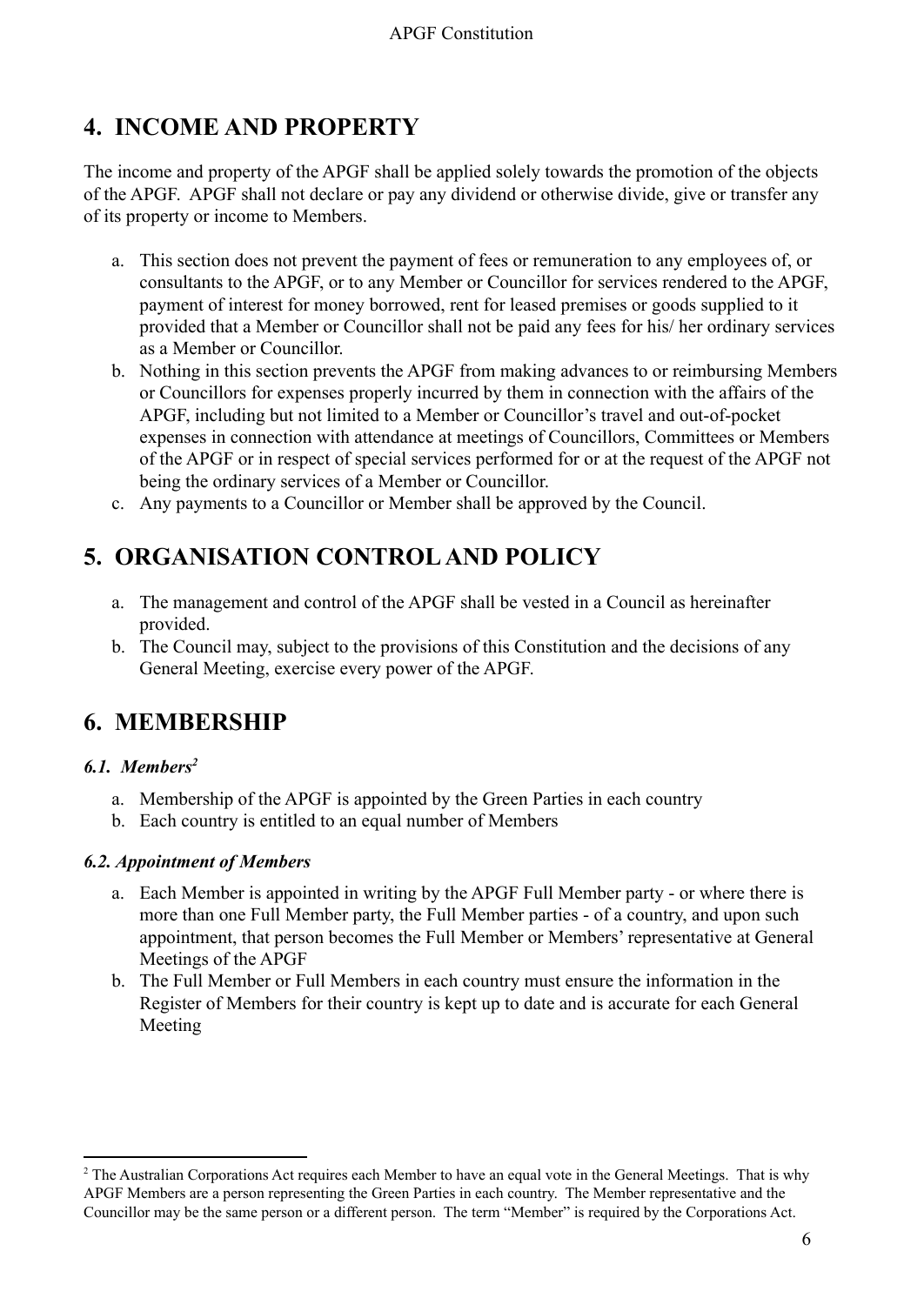# <span id="page-6-0"></span>**7. CATEGORIES OF CONSTITUENT GROUPS**

# <span id="page-6-1"></span>*7.1. Categories*

- a. Full Member: is a political party registered as a political party in its country, unless otherwise determined by Council.
- b. Associate: an emerging Green party or Green political movement
- c. Partner: a non-profit, non-governmental organisation, foundation or institute

# <span id="page-6-2"></span>*7.2. Eligibility*

Constituent Groups are eligible for admission to the APGF provided they:

- have policies and a mission that are not inconsistent with the Global Greens Charter;
- agree to endorse the APGF objects:
- are not affiliated with any other international association of political parties;
- Strongly encourage gender balance:
- satisfy the following eligibility criteria:
- a. Full Member:
	- i. participates actively in political life, the APGF, the Global Greens and where feasible contests elections
	- ii. operates in a democratic, non-discriminatory and open manner with clear rules and procedures
	- iii. applies gender balance principles throughout their organisational structures and processes
	- iv. conducts their organisation in a financially transparent and accountable manner
	- v. avoids actions that may bring the APGF or the Global Greens into disrepute
	- vi. pays their designated membership fee by the due date
	- vii. provides the APGF with an annual report with information set out in the Bylaws
	- viii. regularly attends APGF meetings and congresses
	- ix. has been an Associate member for at least 12 months
- b. Associate:
	- i. is endorsed by at least one APGF Full Member
	- ii. works collaboratively with the APGF
	- iii. attends APGF meetings as often as possible
	- iv. is actively working towards becoming a political party
	- v. provides the APGF with an annual report with information set out in the Bylaws
- c. Partner:
	- vi. is willing to work collaboratively with the APGF on joint-efforts
	- vii. strives for the ongoing strengthening of the APGF
	- viii.Meets criteria (if any) set out in the Bylaws

#### <span id="page-6-3"></span>*7.3. Admission*

- a. Applications for admission shall be made in the form and manner and upon payment of the application fee (if any) prescribed from time to time by the Council.
- b. Admission is by resolution of the Council and subject to the terms and conditions determined by the Council.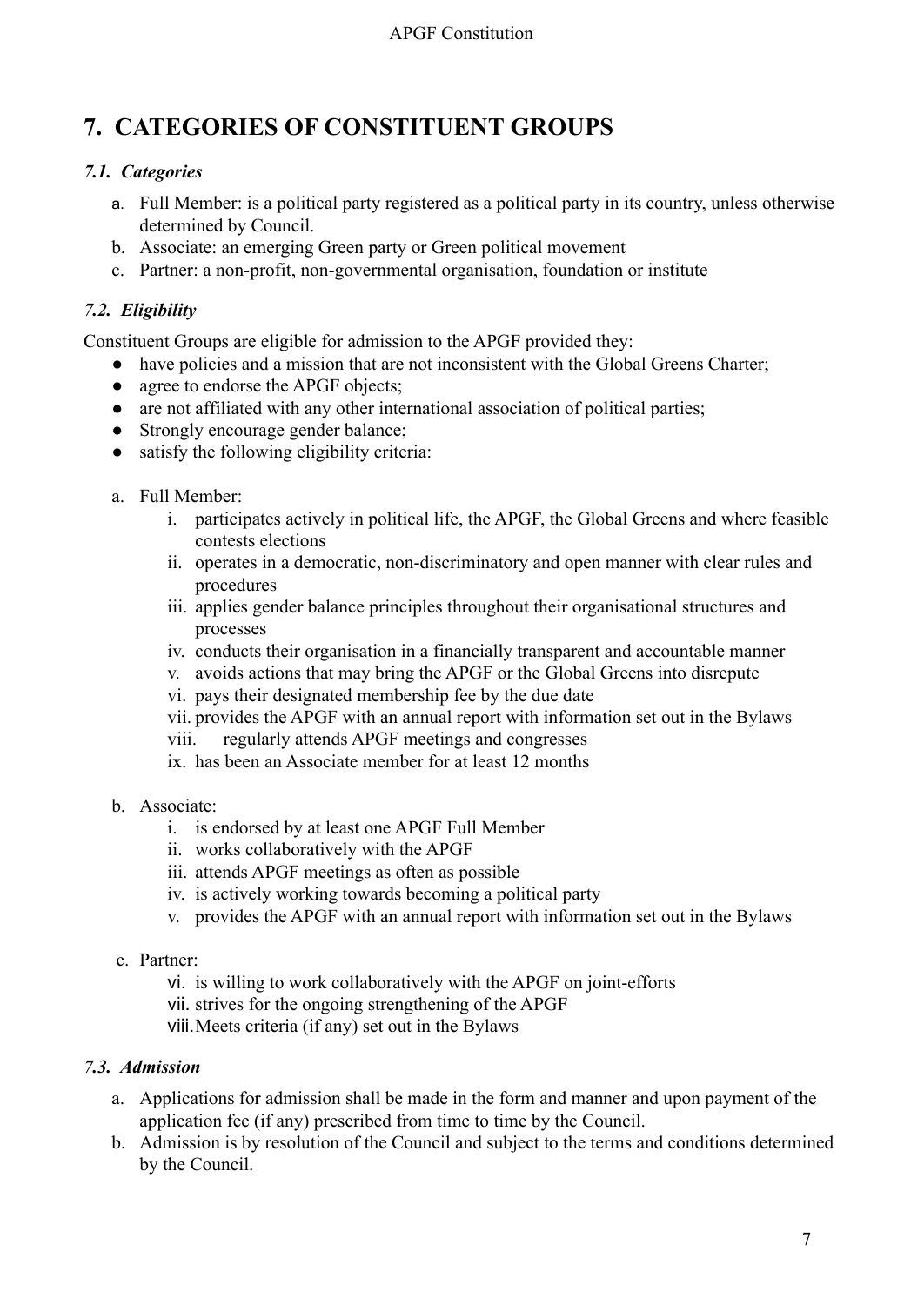### <span id="page-7-0"></span>*7.4. Fees*

- a. No Constituent Group shall be allowed to be relieved of the payment of the annual fee except as otherwise specified in the Constitution or Bylaws
- b. A notice of the annual fee due (if any) and of any previous fee overdue by the Constituent Group shall be given to the Constituent Group annually
- c. A Constituent Group shall be liable for the annual fee notwithstanding any failure to give a notice or a true notice
- d. Annual fees shall be paid by the dates set out in the schedule of fees as determined by the Council for each Constituent Group.
- e. Annual fees are not payments in advance and shall not by reason of resignation, termination or for any other reason be returned to the Constituent Group.
- f. Any Constituent Group who has any fee overdue or levy payable past the period stated in the Bylaws shall not be entitled to exercise any of the rights and privileges of an APGF Constituent Group
- g. Any Constituent Group who has any fee overdue or levy payable for a period stated in the Bylaws automatically ceases to be a Constituent Group of APGF unless otherwise determined by the Members in General Meeting

# <span id="page-7-1"></span>*7.5. Termination*

A Constituent Group:

- a. may resign from the APGF by written notice given to the Convenor
- b. may, at the discretion of Council, cease to be a Constituent Group of the APGF if its annual fee remains unpaid past 31 December
- c. may be terminated by decision of the Council if it has brought the APGF into disrepute or has acted contrary to the interests of the APGF
- d. has a right of appeal against termination to a General Meeting

# <span id="page-7-2"></span>*7.6. Rejection of Applications*

- a. An applicant who is refused admission by the APGF, may by notice in writing to the Convenor, appeal to a General Meeting for the purpose of determining that application for membership
- b. The Councillors shall convene such a General Meeting within three months or such later period as may be prescribed by the Corporations Act following the date of receipt by the Convenor of notice of intention to appeal

# <span id="page-7-3"></span>*7.7. Limited Liability of Members and Constituent Groups*

The liability of the Members and Constituent Groups is limited.

# <span id="page-7-4"></span>*7.8. Contribution by Members and Constituent Groups*

- a. Every Member and Constituent Group of the APGF undertakes to contribute to the property of the APGF
- b. In the event of the APGF being wound up, payment of the debts and liabilities of the APGF, including the costs, charges, and expenses of winding up and for the adjustments of the rights of the contributories among themselves, shall not exceed \$2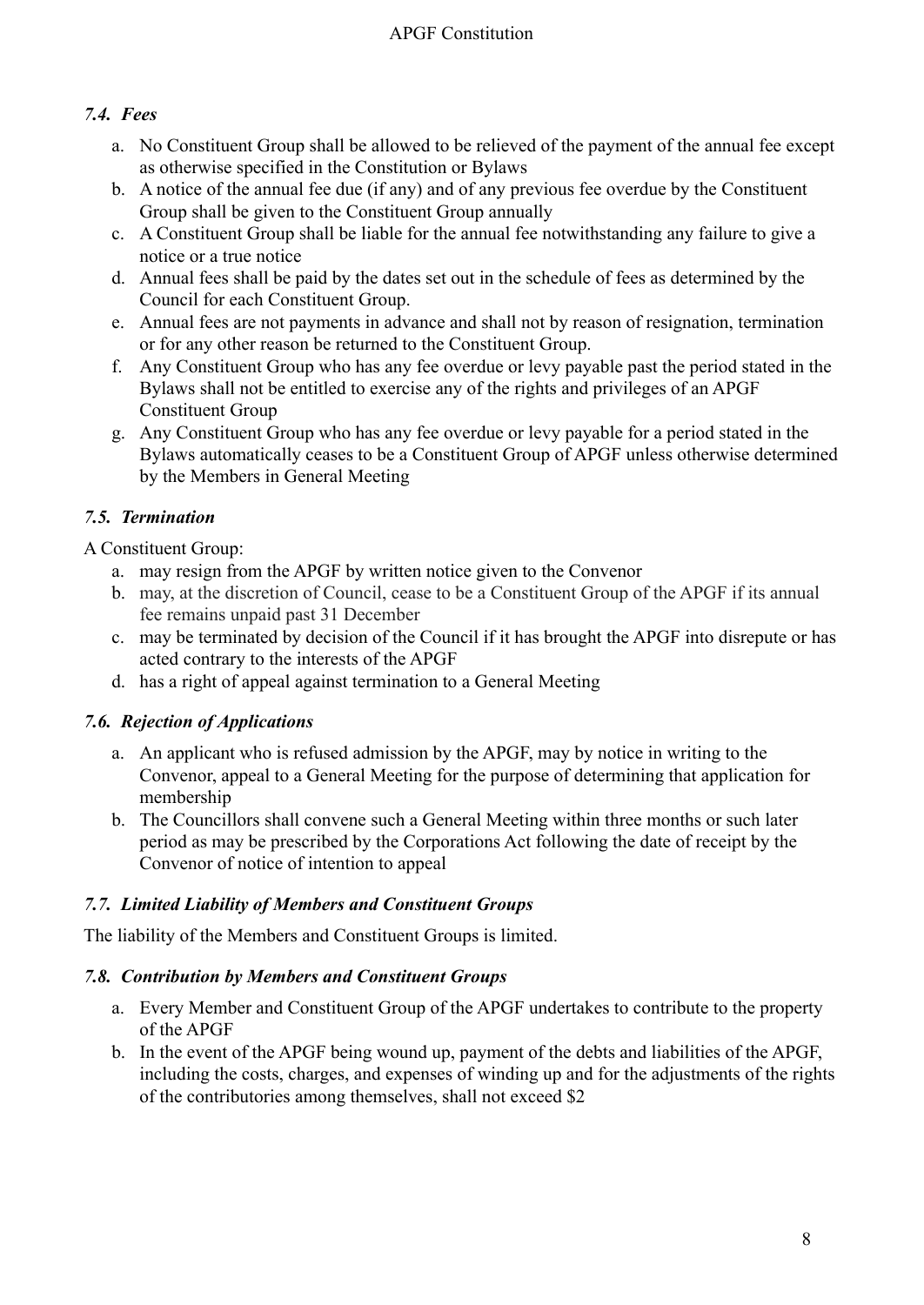# <span id="page-8-0"></span>**8. CONDITIONS OF MEMBERSHIPAND CONSTITUENT GROUPS**

# <span id="page-8-1"></span>*8.1. Constitution Bound*

Each Member and Constituent Group shall be bound by this Constitution.

#### <span id="page-8-2"></span>*8.2. Suspension*

If a Member or Constituent Group ceases to fulfil eligibility requirements, the Council may suspend participation in the APGF until the Council determines that the body once again satisfies the eligibility requirements.

### <span id="page-8-3"></span>*8.3. Bankruptcy*

Any Constituent Group who becomes bankrupt, insolvent or executes an assignment of property for the benefit of creditors and any Constituent Group being a corporation which goes into voluntary administration, compulsory or voluntary liquidation, other than for the purpose of reconstruction shall, by virtue of that bankruptcy, insolvency, execution of assignment, administration, or liquidation cease to be a Constituent Group of the APGF unless it can satisfy the Council that no discreditable conduct by the Constituent Group has occurred.

#### <span id="page-8-4"></span>*8.4. Complaints*

- a. Any complaint that a Constituent Group or a Member has been convicted of a criminal offence and/or has acted or behaved in a manner prejudicial to the APGF (including in its role as a Global Greens Federation) or in breach of the objects, purposes and standards of the APGF shall be referred to the Convenors who shall immediately refer the complaint to the Council
- b. The Council will convene a Conciliation Panel to assist in settling disputes. This Panel's operations are set out in the Bylaws
- c. The Council has the responsibility to investigate complaints
- d. The Council can suspend the Constituent Group in particular circumstances whilst an investigation is carried out, but also subject to a right of appeal to the General Meeting

# <span id="page-8-5"></span>**9. GENERAL MEETINGS**

#### <span id="page-8-6"></span>*9.1. Purpose of General Meetings*

- a. The purpose of General Meetings is to enable Members to consider and discuss the operations of the APGF, to make decisions as they affect the direction of the APGF, and to consider other matters as required of General Meetings by this Constitution and the Corporations Act.
- b. The business of the General Meeting shall be to receive the audited accounts, conduct elections as necessary, approve the budget and any other business as notified. If the auditor or the Treasurer are present, the facilitator must allow a reasonable opportunity for the Members to ask the auditor or the Treasurer questions relevant to the audit.

#### <span id="page-8-7"></span>*9.2. Timing of and Notice of General Meetings*

a. A General Meeting of the APGF is to be held at least once each year, with one meeting to be held within 5 months of the end of the financial year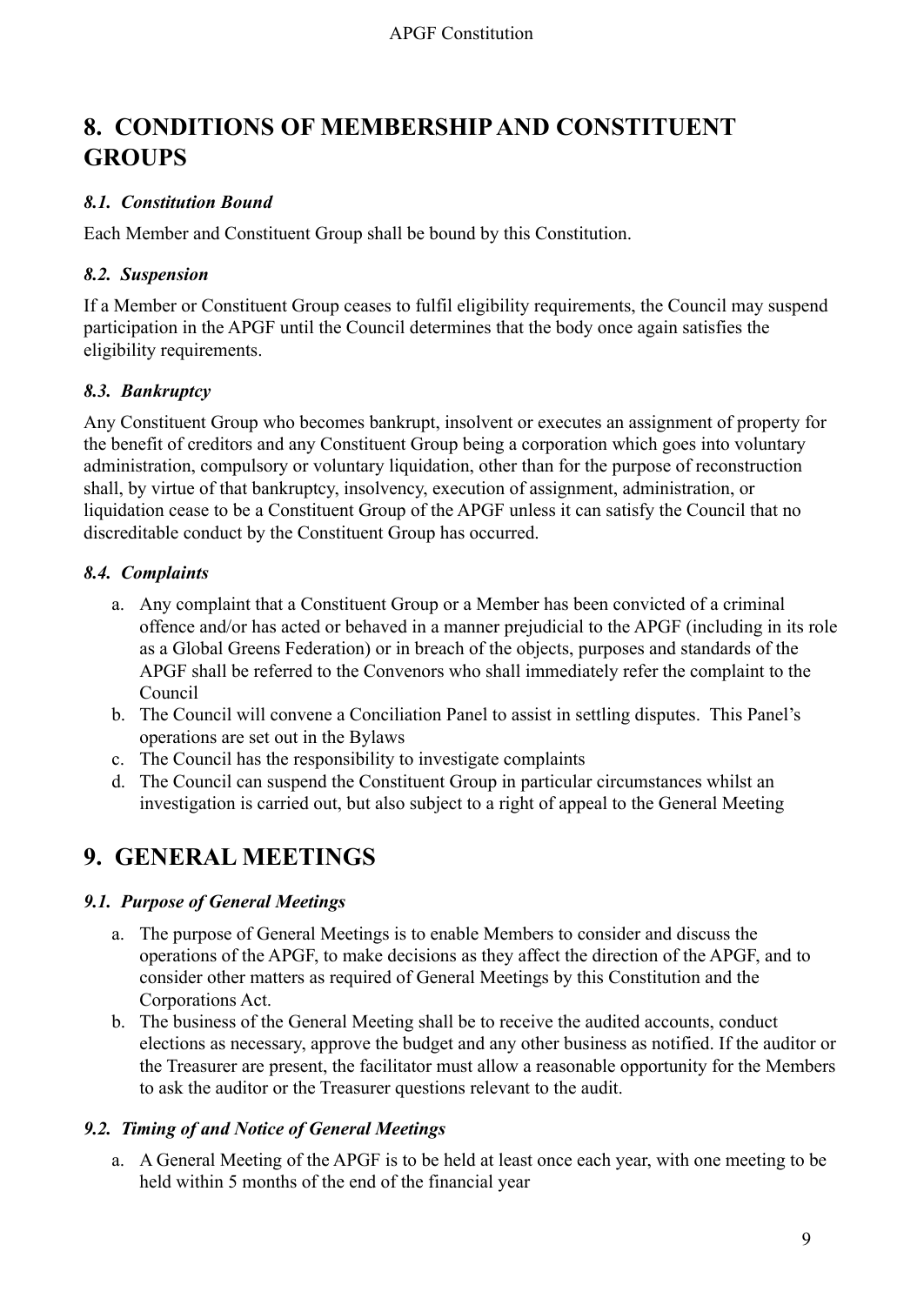- b. Members can participate in a General Meeting in person, by telephone, electronic or other internet based form of audio or visual communication
- c. General Meetings may formally be spread over a period of time to allow for decisions to be taken and recorded online
- d. Subject to the provisions of the Corporations Act relating to agreements for shorter notice, a minimum of 14 days' notice (exclusive of the day on which the notice is served or deemed to be served, and exclusive of the day for which notice is given) shall be given to Members

# <span id="page-9-0"></span>*9.3. Contents of Notice*

A notice of a General Meeting must be drafted in a manner that permits all Members and Constituent Groups to clearly understand the issues to be considered at the meeting and must:

- a. set out the place, date, time and manner of the meeting (and, if the meeting is to be held other than in person, the technology that will be used to facilitate this);
- b. subject to the Corporations Act, state the general nature of the business of the meeting;
- c. if a special resolution is to be proposed at the meeting, set out the intention to propose the special resolution and state the resolution;
- d. contain a statement that a Member has a right to appoint a proxy as specified in clause 10.6; and
- e. set out or include any additional information or documents specified by the Corporations Act.

# <span id="page-9-1"></span>*9.4. Failure to Receive Notice*

The accidental non-receipt of notice of a meeting by any person entitled to receive notice thereof shall not invalidate any resolution or proceedings of any meeting.

### <span id="page-9-2"></span>*9.5. Notices*

<span id="page-9-3"></span>A Notice can be sent by email to the address notified by the Constituent Group for that purpose.

# **10. PROCEEDINGS AT GENERAL MEETINGS**

#### <span id="page-9-4"></span>*10.1. Quorum*

No business shall be transacted at any General Meeting unless a quorum of Members participate. Two-thirds of total Members of APGF eligible to vote at the meeting and participating as in 9.2(b) shall constitute a quorum.

#### <span id="page-9-5"></span>*10.2. If Quorum Absent*

If the meeting is convened upon the requisition of Members and a quorum is absent, the meeting shall be dissolved. In any other case the meeting shall stand adjourned to such other time and place as the facilitator of the meeting may determine.

# <span id="page-9-6"></span>*10.3. Facilitator*

A Facilitator shall be appointed for every General Meeting of the APGF. The Facilitator of a General Meeting must allow a reasonable opportunity for Members at the meeting to ask questions about or make comments on the management of the APGF.

#### <span id="page-9-7"></span>*10.4. Adjournment of Meeting*

a. The Facilitator can adjourn the meeting from time to time and from place to place, but no business shall be transacted at any adjourned meeting other than the business left unfinished at the meeting from which the adjournment took place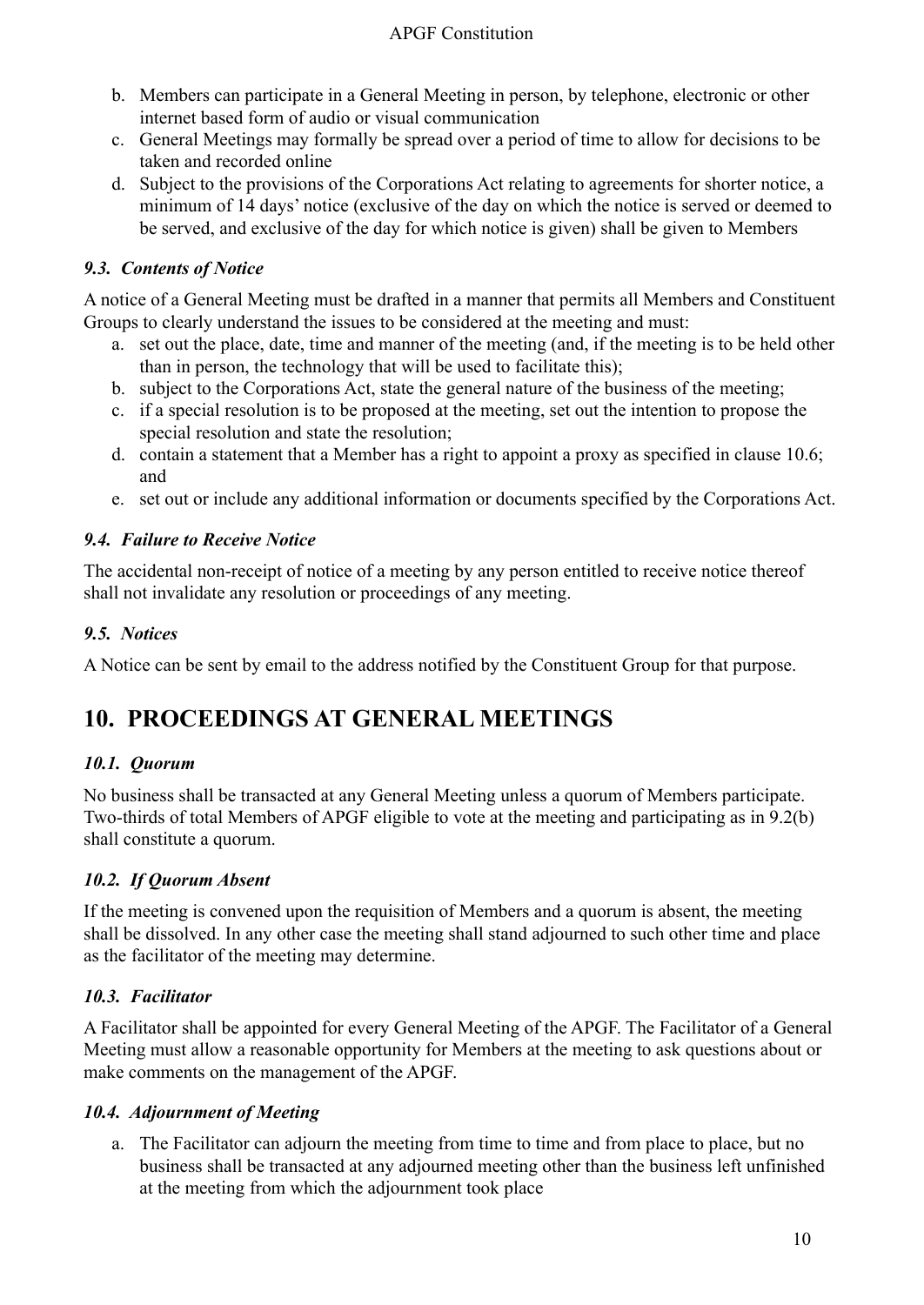b. When a meeting is adjourned for 30 days or more, notice of the adjourned meeting shall be given as in the case of an original meeting. Save as aforesaid, it shall not be necessary to give any notice of an adjournment or of the business to be transacted at an adjourned meeting

### <span id="page-10-0"></span>*10.5. Determination of Votes*

- a. Subject to this Constitution, all questions arising at any meeting of Members shall be decided primarily by consensus
- b. If a serious attempt to reach consensus fails, a question shall only be put to a vote with the agreement of a two-thirds majority of Members at the meeting
- c. Questions put to a vote shall be decided by a majority of two-thirds of the votes cast by Members and for all purposes be deemed a determination of the APGF
- d. Meetings may formally be spread over a period of time to allow for decisions to be taken and recorded online

### <span id="page-10-1"></span>*10.6. Voting*

<span id="page-10-2"></span>A Member may exercise one vote in person or by proxy.

# **11. CONGRESS**

### <span id="page-10-3"></span>*11.1. APGF Congress*

- a. The APGF Congress is a meeting of all Constituent Groups
- b. Congress is convened by the APGF Council at least once every five years, save for exceptional circumstances
- c. The functions of the Congress are:
	- i. to adopt resolutions on any political, policy, administrative or other matter which it considers relevant, subject to the Bylaws
	- ii. to act as an information exchange, networking opportunity, and a vehicle for any other APGF capacity building activities
- d. The composition of delegations, voting rights, decision-making and other matters are set out in the Bylaws

#### <span id="page-10-4"></span>*11.2. Global Greens Congress*

- a. The APGF will encourage Constituent Groups to participate actively in the Global Greens Congress
- b. The Council will facilitate the payment of Global Greens fees by Constituent Groups and take such other actions as are necessary to enable them to participate in the Global Greens Congress

# <span id="page-10-5"></span>**12. COUNCIL**

# <span id="page-10-6"></span>*12.1. Council*

- a. The APGF is committed to promoting Gender Balance
- b. The Council will be comprised of the following:
	- i. One Councillor from each country which has a Full Member accepted as a constituent group under 7.1
	- ii. Two women appointed by the APGF Women's Network in the event that the percentage of women on the Council nominated under 12b(i) is below 40%. The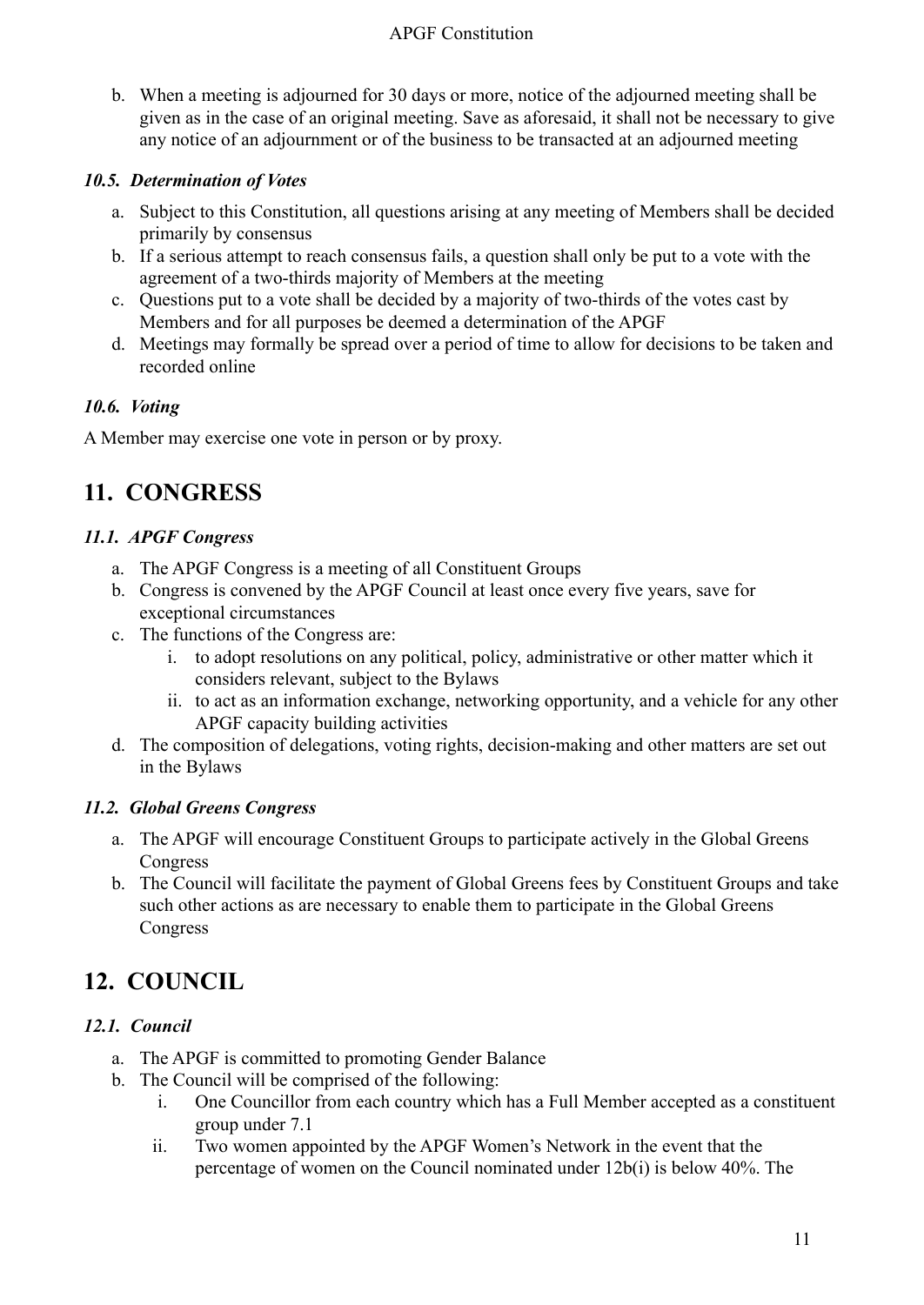process through which the Women's Network makes these appointments will be set out in the Bylaws.

- iii. An additional Councillor resident in Australia in order to comply with the requirements of the Corporations Act.
- iv. The Office Bearers.
- c. A Member may not be a Councillor

### <span id="page-11-0"></span>*12.2. Termination of Councillors and Officers*

The term of office for a Councillor shall cease on:

- a. Notice in writing by the Full Member or Members given to the Convenor
- b. Notice in writing by a Councillor of their retirement from the office being given to the Convenor
- c. Removal from office by an ordinary resolution of Members at a General Meeting
- d. Failure to attend the number of consecutive Council meetings as prescribed by the Bylaws
- e. Disqualification under the Corporations Act
- f. the date of the first General Meeting held after 30 June each year.

#### <span id="page-11-1"></span>*12.3. Vacancy*

In the event that an Office Holder position appointed by the General Meeting becomes vacant, the Council will appoint a replacement to serve until the next General Meeting.

### <span id="page-11-2"></span>*12.4. Temporary Alternate Councillors*

In the event that a Councillor appointed by a Full Member or Members is unable to attend any meeting of the Council, the relevant Green Party or Parties may appoint a representative as a temporary alternate for that Councillor who shall participate in that Councillor's place for the period specified by the Full Member or Members. Such appointments only take effect upon notification being received in writing by the Convenor.

# <span id="page-11-3"></span>**13. POWERS AND DUTIES OF COUNCILLORS**

# <span id="page-11-4"></span>*13.1. Functions of the Council*

The control, management and conduct of the affairs of the APGF, subject to the provisions of this Constitution, shall be vested in the Council which may exercise all the powers of the APGF and may, without affecting the generality of the foregoing:

- a. adopt and administer the Bylaws
- b. undertake a periodic review to ensure that Constituent Groups meet the criteria for their category set out in the Bylaws
- c. contribute money to the Global Greens and collect or manage money on behalf of the Global Greens
- d. borrow money on behalf of the APGF either with or without security and if with security may give security by mortgage, charge or lien over all or any part of the property of the APGF
- e. invest money of the APGF and from time to time vary those investments
- f. appoint any staff, appoint or engage any professional or other assistance or service required by the APGF in the carrying out of its activities and pay reasonable remuneration and fees
- g. open any banking account and operate the same
- h. pay all expenses in setting up and registering the APGF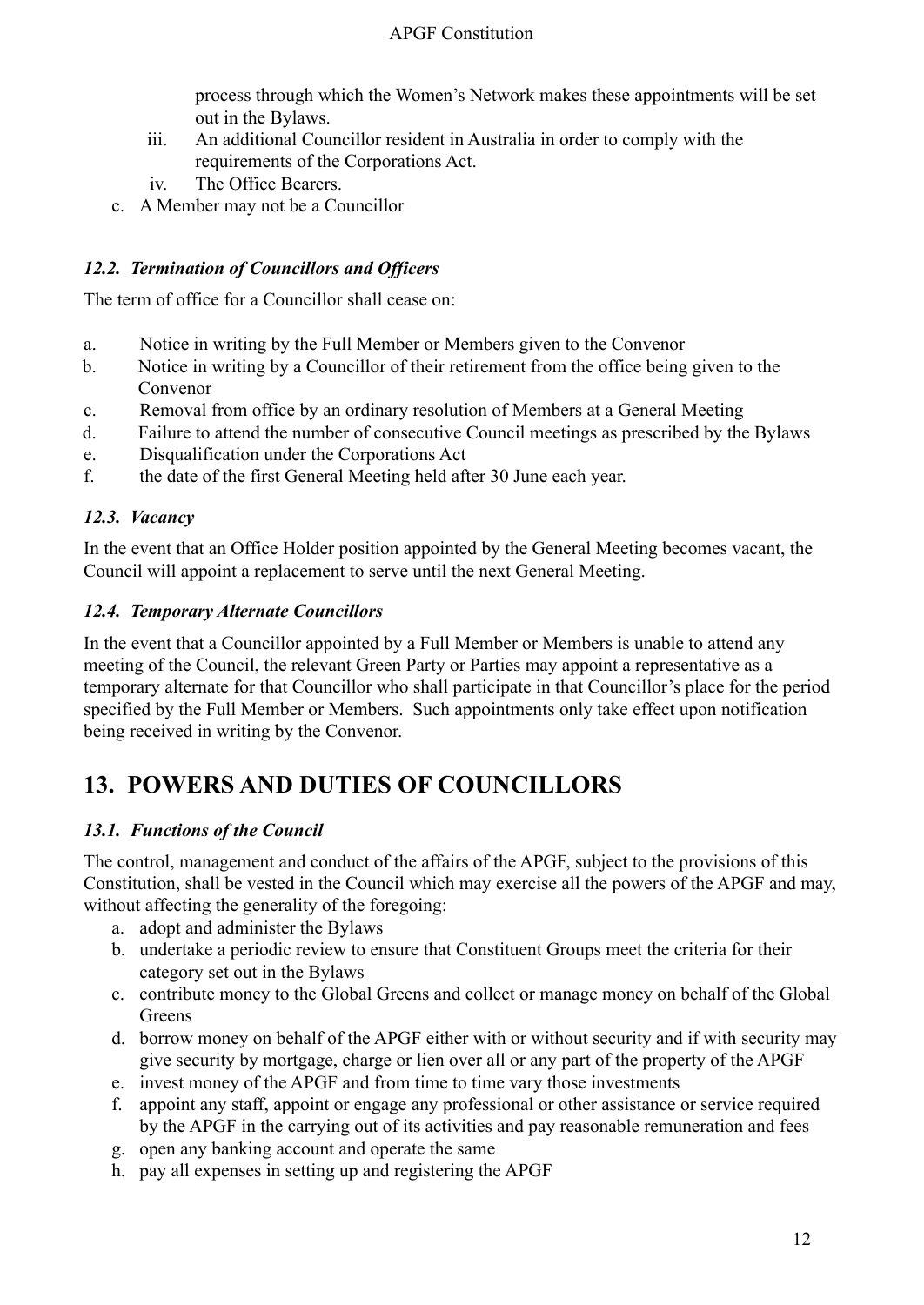i. exercise all such other powers of the APGF as are not, by the Corporations Act or by this Constitution, required to be exercised by the APGF in General Meeting

### <span id="page-12-0"></span>*13.2. Bills of Exchange*

All cheques, promissory notes, drafts, bills of exchange and other negotiable instruments and all receipts for money paid to the APGF shall be signed, drawn, accepted, endorsed or otherwise executed as the case may be as the Council from time to time determines.

# <span id="page-12-1"></span>**14. PROCEEDINGS OF THE COUNCIL**

#### <span id="page-12-2"></span>*14.1. Meeting of Councillors*

- a. The Council may meet together for the management of business, adjourn and otherwise regulate its meetings as the Councillors think fit. The Convenor shall on the requisition of a Councillor summon a meeting of the Council at any time
- b. Quorum for a Council meeting is two-thirds of Councillors
- c. Meetings of the Council may be held in person, over the internet or by means of electronic or telephonic conference calls
- d. Meetings may formally be spread over a period of time to allow for decisions to be taken and recorded online
- e. At least two meetings of the Council will be held in each Financial year

# <span id="page-12-3"></span>*14.2. Voting*

- a. Subject to this Constitution, questions arising at any meeting of the Council shall be decided primarily by consensus
- b. If consensus is not achieved, questions put to a vote shall be decided by a majority of two-thirds of the votes cast by Councillors participating either in person or by proxy or an alternate appointed in accordance with clause 12.4 and shall for all purposes be deemed a determination of the Council of the APGF

# <span id="page-12-4"></span>*14.3. Power to Co-opt*

The Council may co-opt people with specific expertise or knowledge and appoint advisers and observers as it considers necessary. Such co-opted persons may not vote or block consensus.

# <span id="page-12-5"></span>*14.4. Facilitator at Meetings of Council*

A Facilitator shall be appointed by the Council for each meeting.

# <span id="page-12-6"></span>*14.5. Validity of actions and resolutions*

All acts done by any meeting of the Council or by any person acting as a Councillor, notwithstanding that it is afterwards discovered that there was some defect in the appointment of any Councillor or person acting as aforesaid, or that they or any of them were disqualified, shall be as valid as if every such person had been duly appointed and was qualified to be a Councillor.

# <span id="page-12-7"></span>**15. MINUTES**

The Council shall record and keep minutes of all appointments of office bearers, other officers, names of Members and Councillors participating at meetings of the APGF and of all resolutions and proceedings of General Meetings of the APGF and of the Council and shall cause such minutes to be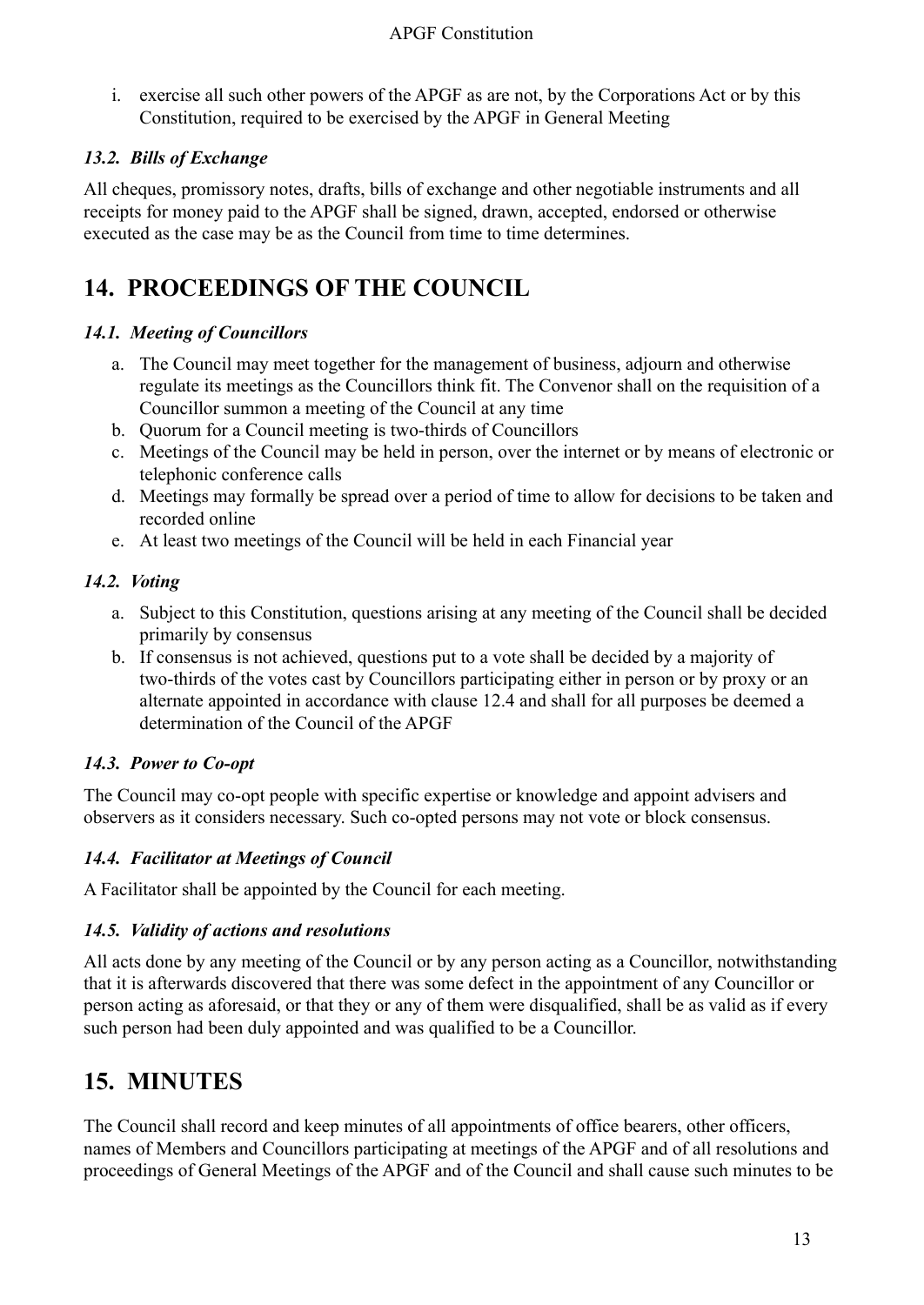signed by the Facilitator of the meeting within a reasonable time after the meeting or by the Facilitator of the next meeting.

# <span id="page-13-0"></span>**16. OFFICE BEARERS AND EXECUTIVE**

#### <span id="page-13-1"></span>*16.1. Convenor*

- a. Is elected at a General Meeting
- b. If the Convenor position becomes vacant between General Meetings, then the Council can appoint a replacement
- c. The Convenor is responsible for coordinating the work of the Management Administration Committee and the Council
- d. The Convenor may be a single individual or two Co-Convenors of which there is gender balance
- e. The Convenor's role and responsibilities are defined in the Bylaws

# <span id="page-13-2"></span>*16.2. Treasurer*

- a. The Council will appoint a suitably qualified person as Treasurer from amongst the Council or by appointing an additional person to the Council for that purpose
- b. The Treasurer's role and responsibilities are defined in the Bylaws

# <span id="page-13-3"></span>*16.3. Management Administration Committee (MAC)*

- a. The Council will establish a MAC and other committees as needed
- b. The MAC is comprised of members of the Council and is responsible to the Council
- c. The MAC is responsible for implementing the decisions of the Council that relate to operational management and administration between Council meetings, and advising the Council on the work of the APGF
- d. The role and composition of the MAC will be elaborated in the Bylaws
- e. Decisions will be made by consensus of the Councillors on the MAC

# <span id="page-13-4"></span>*16.4. Election of Office Bearers and Councillors*

Elections will be held at a General Meeting each year for the Office Bearers and Councillor positions.

# <span id="page-13-5"></span>*16.5. Responsibilities of the Management Administration Committee (MAC)*

- a. The MAC is responsible for the operational management and administrative work of the APGF between meetings of the Council
- b. The MAC is not a policy making body
- c. The MAC role and responsibilities are elaborated in the Bylaws

# <span id="page-13-6"></span>*16.6. Decisionmaking by the Management and Administration Committee (MAC)*

- a. The quorum for MAC meetings is three Councillors
- b. Decisions will be made by consensus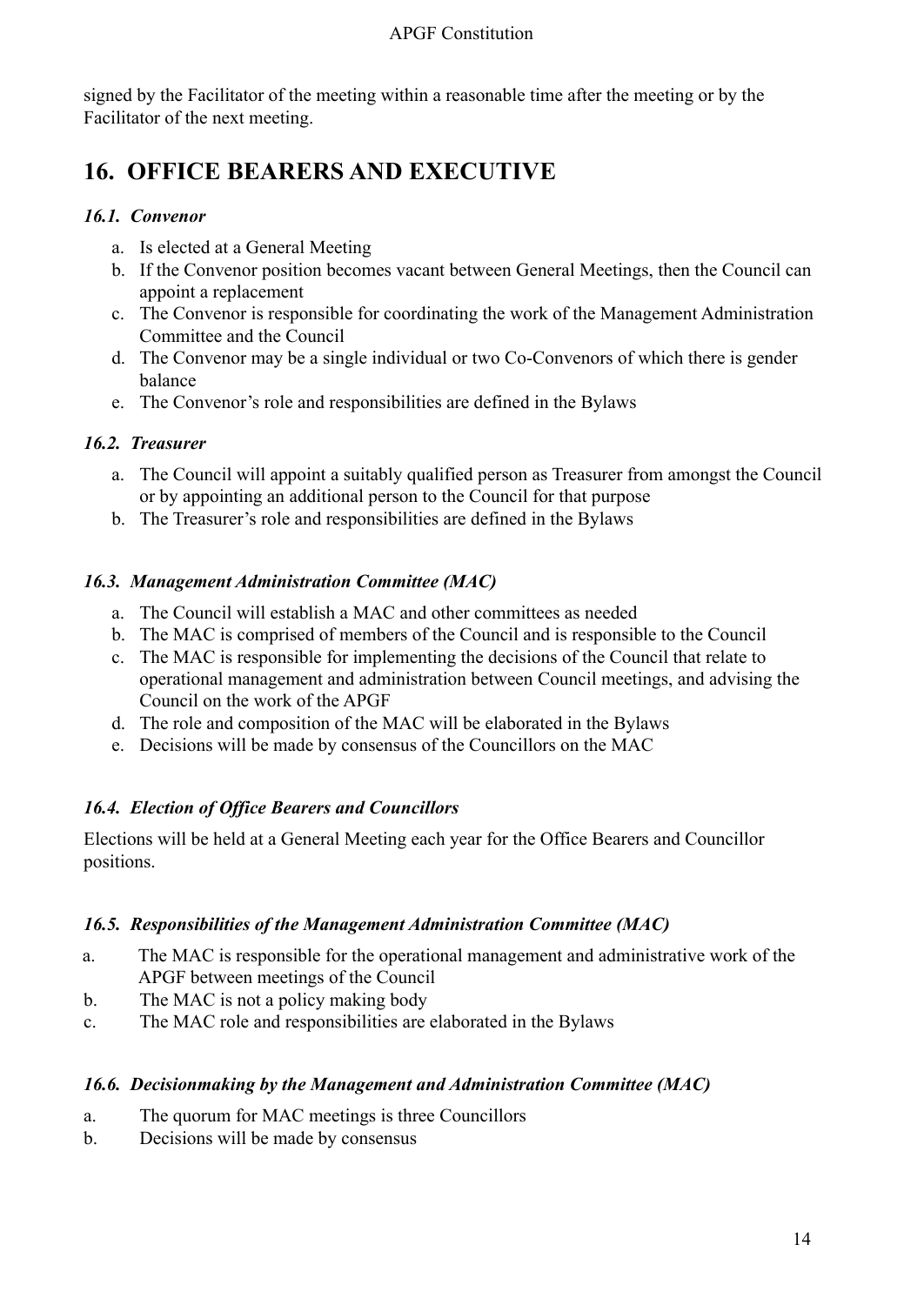# <span id="page-14-0"></span>**17. GLOBAL GREENS REPRESENTATIVES**

# <span id="page-14-1"></span>*17.1. Appointment*

- a. The APGF Annual General Meeting will elect three full and three alternate representatives of the APGF to the Global Greens Coordination (GGC) as defined in the Bylaws.
- b. At least 50% of APGF's representatives to the Global Greens will be women
- c. The Lead Representative and Alternate Representatives will be determined according to the Bylaws
- d. Representatives to Global Greens must be a member of a group that is a Full member of APGF. If the GGC representative ceases to be a member of their group, or if the group they belong to ceases to be a Full member of APGF, then their position on the GGC will be declared vacant.
- e. If a position of a GGC representative becomes vacant, the Council may appoint a replacement

# <span id="page-14-2"></span>*17.2. Roles*

- a. The Lead Representative is responsible for coordinating the APGF's GGC representatives
- b. Specific roles and responsibilities of the GGC representatives are set out in the Bylaws

# <span id="page-14-3"></span>**18. COMPANY SECRETARY**

The Company Secretary

- a. Is not required to be a Member or Councillor of APGF
- b. Shall be appointed by the Council
- c. Shall cease to hold the office of Company Secretary when the Council determines.

# <span id="page-14-4"></span>**19. REGISTER OF MEMBERS**

APGF shall keep a Register of Members in which is entered:

- a. the names and contact information of the Members
- b. the date on which the name of a Member was entered in the register
- c. the date on which any Member ceased to be a Member

# <span id="page-14-5"></span>**20. SEAL**

<span id="page-14-6"></span>APGF shall not be required to have a common seal.

# **21. ACCOUNTS**

a. The Council shall maintain proper accounting and other records to be kept and shall distribute copies of every profit and loss account and balance sheet including every document required by law attached thereto prior to each meeting of Council and, accompanied by a copy of the auditor's report thereon as required by the Corporations Act to all Councillors prior to the General Meeting held within 5 months of the end of the financial year.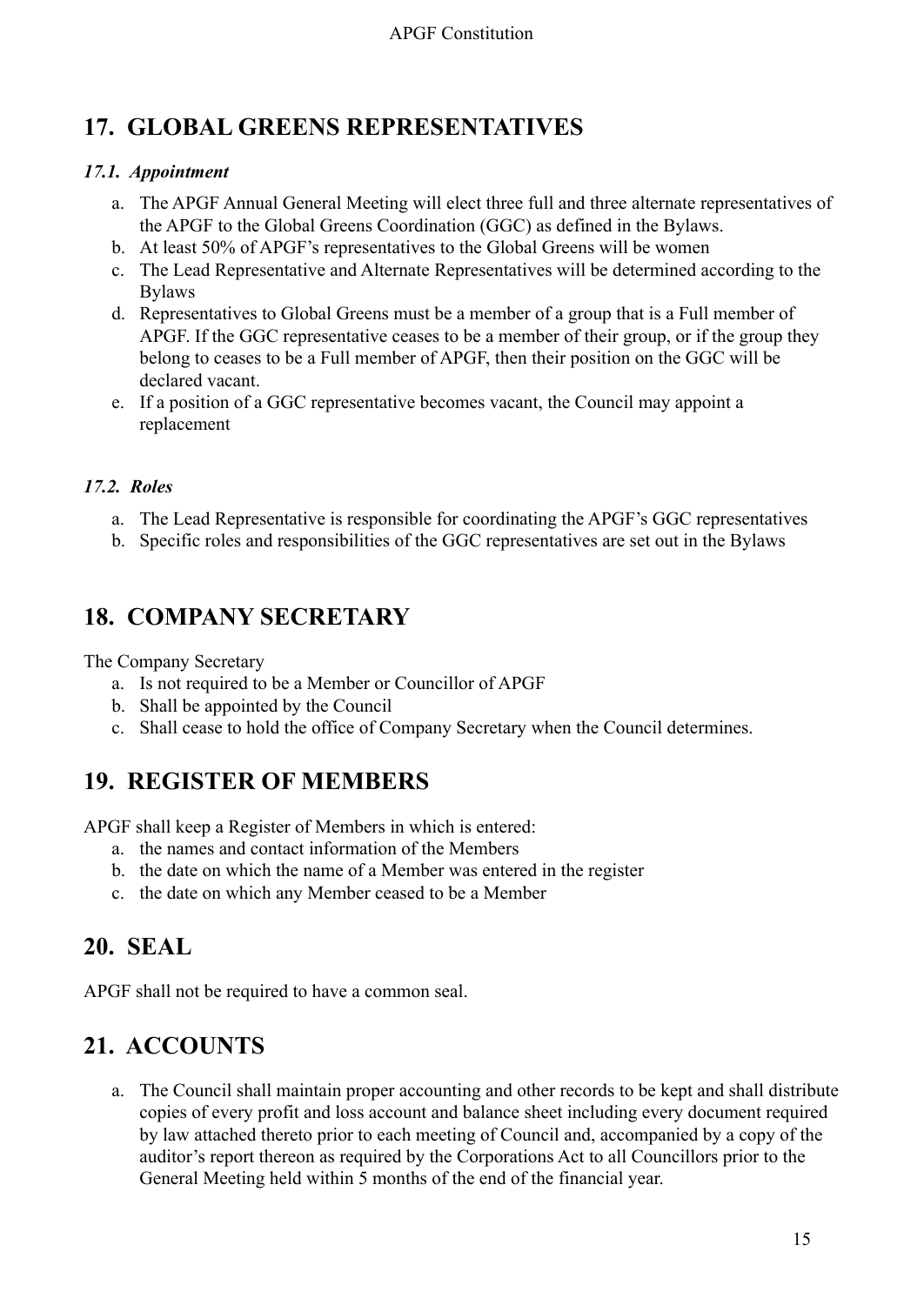b. The accouns of APGF shall be open to the inspection of Members and Green Parties upon request

# <span id="page-15-0"></span>**22. FINANCIAL YEAR**

<span id="page-15-1"></span>APGF's financial year shall be the period 1 July to 30 June.

# **23. AUDIT**

- a. An auditor's report shall be undertaken of the financial records of the APGF for every financial year
- b. The auditor's report for the year shall be submitted to the Council within four months of the end of the financial year being reviewed

# <span id="page-15-2"></span>**24. WINDING-UP**

# <span id="page-15-3"></span>*24.1. Dissolution*

- a. The Council or a minimum of two-thirds of the Members of the APGF may propose that the APGF be dissolved
- b. The General Meeting must consider this proposal and may decide to dissolve the APGF
- c. If it is impractical for the General Meeting to be convened in a timely manner, the Council in consultation with the Members must consider this proposal and may decide to dissolve the APGF
- d. A decision by the General Meeting or the Council to dissolve the APGF must be made by consensus

# <span id="page-15-4"></span>*24.2. Dereliction of duties*

- a. Where the legal and/or fiduciary duties of the APGF can no longer be duly exercised, a proposal to dissolve the APGF shall be put to the Council by the Executive or by any two Members
- b. The decision by the Council to dissolve the APGF must be made by consensus

# <span id="page-15-5"></span>*24.3. After dissolution is decided*

As from the moment the decision is taken to dissolve the APGF, it is required to mention at all times that it is 'in dissolution'.

# <span id="page-15-6"></span>*24.5. Distribution of property*

If, upon the winding-up or dissolution of the APGF, there remains after satisfaction of all its debts and liabilities any property whatsoever, the same shall not be paid to or distributed among the Members of the APGF, but shall be given or transferred to some other corporation or body which has objects similar to the objects of the APGF which prohibits the distribution of its or their income and property among its or their members to an extent at least as great as is imposed on the APGF under or by virtue of clause 4 of this Constitution. Such corporation or body shall be determined by the Members of the APGF at or before the time of dissolution, and in default thereof by application to the Supreme Court of the Australian Capital Territory for determination.